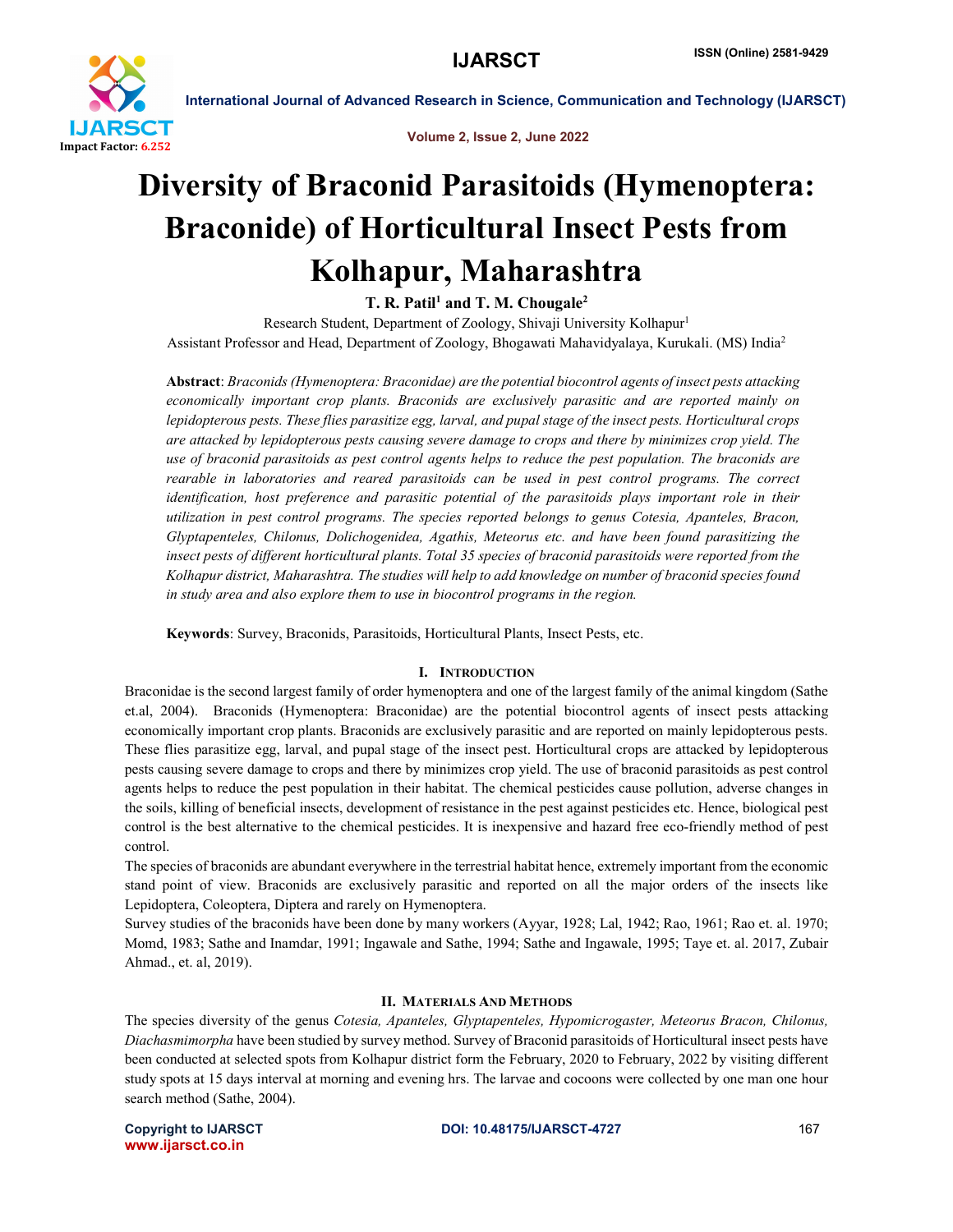

## Volume 2, Issue 2, June 2022

The collected material was screened for parasitoids, and cocoon emergence. Adults, after emergence were identified by consulting appropriate literature, Wilkinson (1928), Mason (1981), etc. The seasonal abundance was recorded by spot observations.

# III. RESULTS AND DISCUSSION

Sr. No Braconids Insect Pest Location Common/ Rare *Cotesia flavipes Chilo partellus* Karveer Common *Cotesia ruficrus Helicoverpa armigera* Peth Vadgaon Common *Cotesia orientalis Exelastis atomasa* Kodoli Common *Cotesia mangifera Inderbella tetraonis* Minche Common *Cotesia seasamae* Cameron *Sesamia inferens* (Walker) Hatkanangale Common *Cotesia* Cameron Unknown Kalamba Common *Cotesia anari Helicoverpa armigera* Kagal Rare *Cotesia arachi Batocera rufomaculata* Panhala Common *Cotesia bazari* Unknown Latawade Rare *Cotesia chiloi Indarbella tethaonis* Sadale Common *Cotesia janati Helicoverpa armigera* | Kale | Rare *Cotesia parnari Helicoverpa armigera* Kotoli Rare *Cotesia sunflowari Papilio demoleus* Khochi Common *Cotesia tuski* Unknown Chvare Rare *Glyptapenteles* Ashamead *Pyralildae* larva Sangavade Rare *Glyptapenteles melentis Otheris noctuidaae* larva Panhala Rare *Hypomicrogaster* Ashmead *Papilio demoleus* Minche Rare *Hypomicrogaster minari* Unknown Chikhali Rare *Meteorus dichlomeridis* Wilkinson **S.** *S. oblique* Ispurli Common **Ispania** *Meteorus spilosomae S. oblique* Jatharwadi Common *Apanteles angaleti* Muesebeck *Pectinophora gossypiella* Saun Kini Common *Apanteles prodeniae* Viereck *S. derogate* Nagaon Common *Apanteles papilionis Vireck Papilio demoleus* Karveer Common *Agathis india G and B S. obliqua* Top Rare *Bracon bravicornis* Wesmeal *E. fabia, E. insulana* (Boisd) Borpadale Rare *Bracon chinensis* Bhatnagar *S. inferens* Nandgaon Rare *Bracon hebator* Say *Erias* sp. Koparde Rare *Bracon gelechiae* Ashmead *Helicoverpa armigera* Kerli Rare *Chilonus blackburni* Cameron *Helicoverpa armigera* Karveer Common *Chilonus heliope* Gupta *Helicoverpa armigera* Kaneri Rare

Table 1: Diversity of Braconid parasitoids of Horticultural Insect pest from Kolhapur, Maharashtra

www.ijarsct.co.in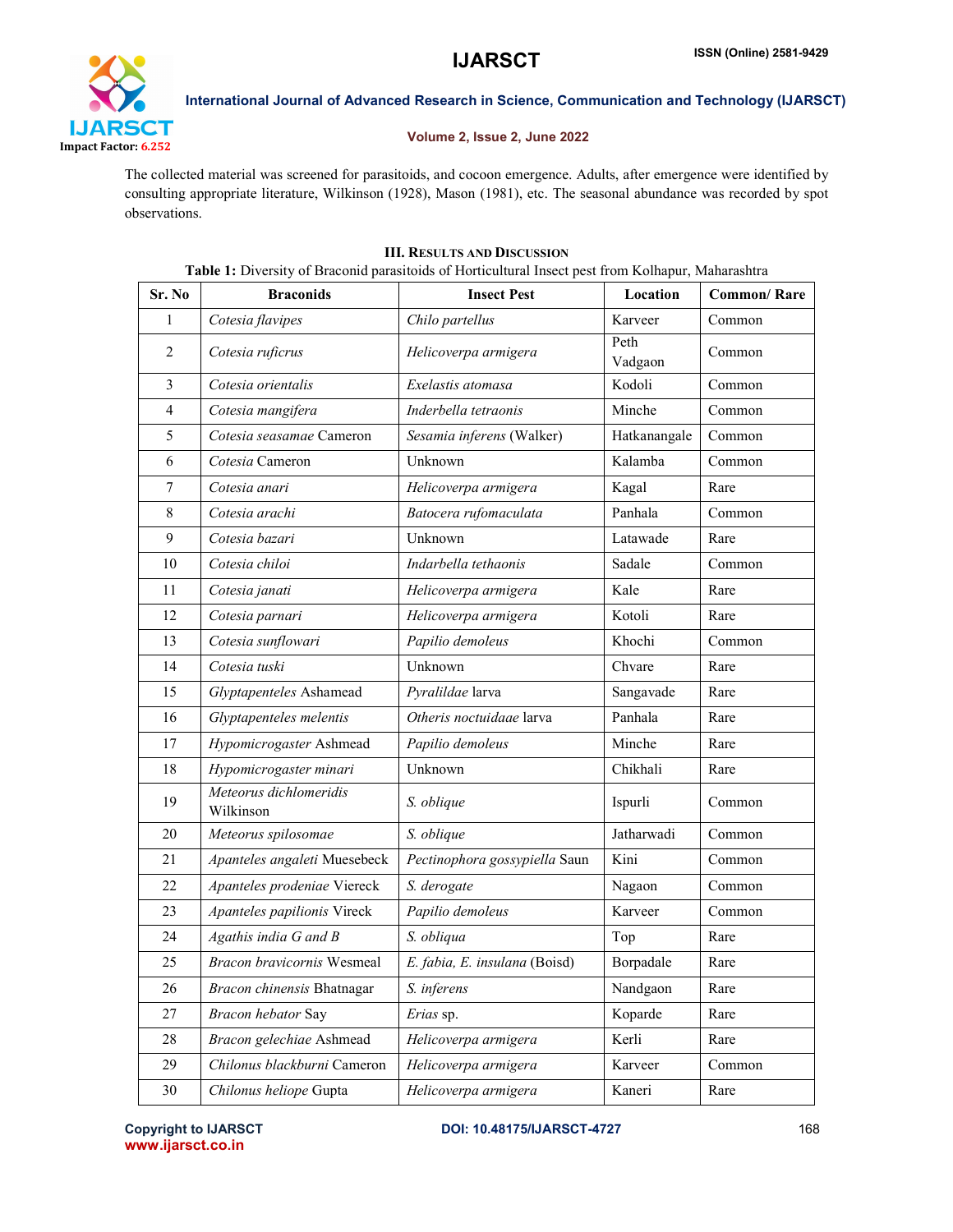

#### Volume 2, Issue 2, June 2022

| 31 | Diachasmimorpha<br>longicaudata      | Pyralildae larva     | Talsande | Rare   |
|----|--------------------------------------|----------------------|----------|--------|
| 32 | Dolichogenidea mythimna<br>S. and B. | M. separata          | Dewale   | Rare   |
| 33 | Dolichogenidea exiguvi               | Helicoverpa armigera | Kekhale  | Rare   |
| 34 | Dolichogenidea lycoperci             | Unknown              | Male     | Rare   |
| 35 | Dolichogenidea sunflowari            | Unknown              | Pargaon  | Common |

## IV. RESULT

Result is recorded in table no 1. A survey of Braconid parasitoids total 35 species have been reported on February, 2020 to February, 2022 from Kolhapur region. Out of which 14 species were from the genus *Cotesia*. The most abundant species will be present in study area of genus *Cotesia* i.e *C. flavipes, C. ruficrus, C. orientalis, C. mangiferi, C. seasamae*  cameron, C. cameron, C. anari, C. arachi, C. brazari, C. chiloi, C. janati, C. parnari, C. sunflowari, C. tuski. The *Dolichogenidea* and *Bracon* total 4 different species are observed in study area, *D. mythimna* S *and* B*, D. exiguvi, D. lycoperci* and *D. sunflowari* and *B. bravicornis* Wesmeal, *B chinensis* Bhatnagar, *Bhebator* Say*, B. gelechiae* Ashmeade







Figure 1: *C. ruficrus* Figure 2: *C. ruficrus* Cocoons

www.ijarsct.co.in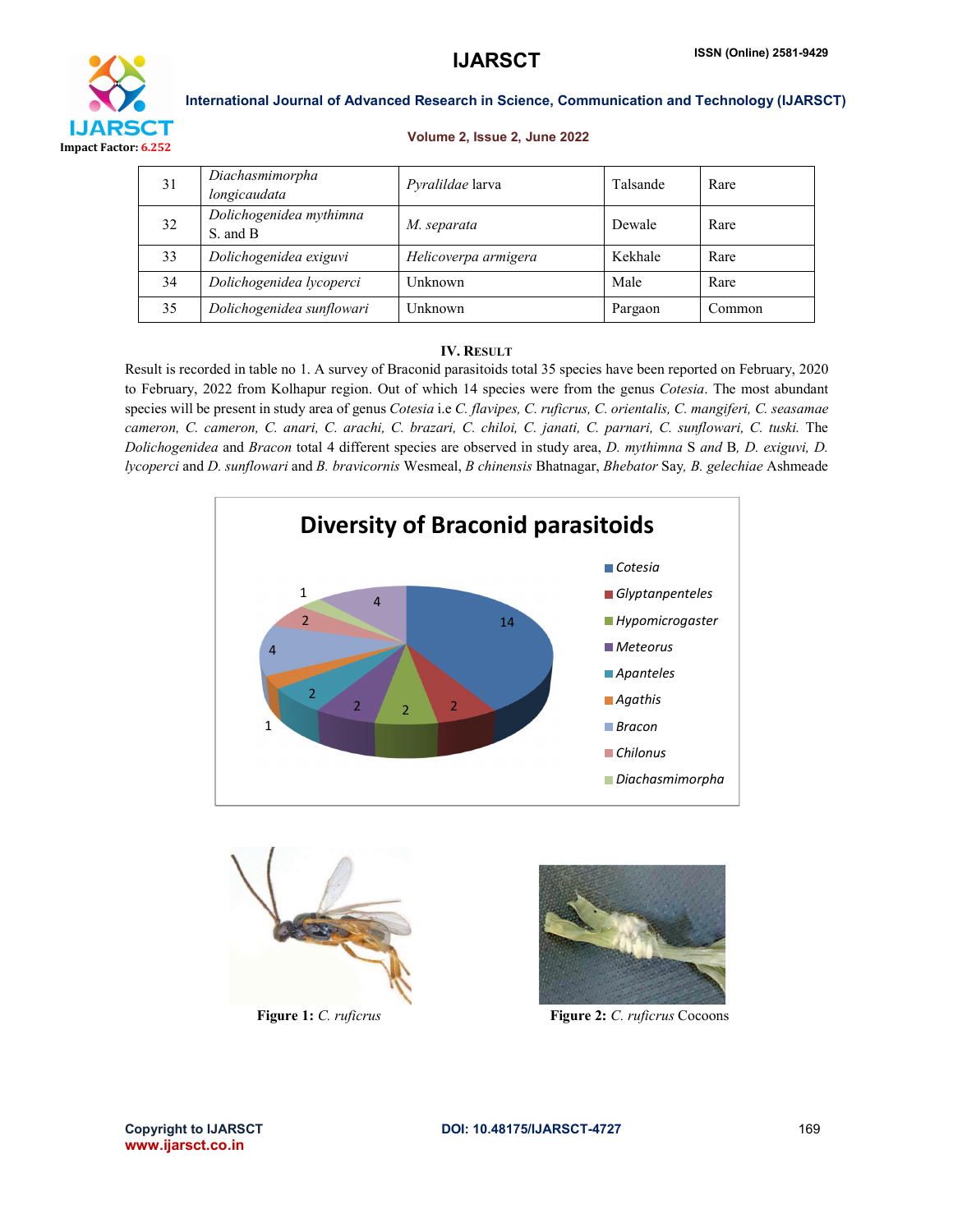

#### Volume 2, Issue 2, June 2022



Figure 3: *H. armigera* (Host of *C. ruficrus*) Figure 4: *C. rucicrus*







Figure 5: *C. flavipes* Figure 6: *C. Cameron* 



Figure 7: *P. dempleus* (Host of *C. sunflowari)* Figure 8: *Pyralidae* (Host of *G. melentis*)



## V. DISCUSSION

According to Sathe (2004) out of 37 species of Braconids listed, the genera *Cotesia* and *Apenteles* were dominant from the genus *Cotesia* total 10 species are observed in study area and *Apanteles* total 13 species are reported. A total of 96 hymenopterous parasitoids were recorded on study area and 6 species are prominent families namely, *Ichneumonidae, Braconidae, Chalcidae, Eulophidae, Trichogrammatidae* and *Aphelinidae* (Sathe and Chougale, 2014). Total 35 species have been reported from different spots of Kolhapur district, Maharashtra. Sathe and Patil, 2016 have been reported total 25 species of the genus *Cotesia* from the Kolhapur region of Maharashtra (Sathe and Patil, 2016). In the present study 14 species of the genus *Cotesia* have been reported from the Kolhapur districts. The genus *Cotesia* is very important insect pest and their number is high. Genus *Cotesia* is dominant in number of species in the study area. The *Cotesia* species in pest control program gives better results and proves as eco-friendly pest control agents.

## ACKNOWLEDGEMENT

Authors are thankful to the Shivaji University, Kolhapur Department of Zoology for providing necessary facilities and valuable guidance.